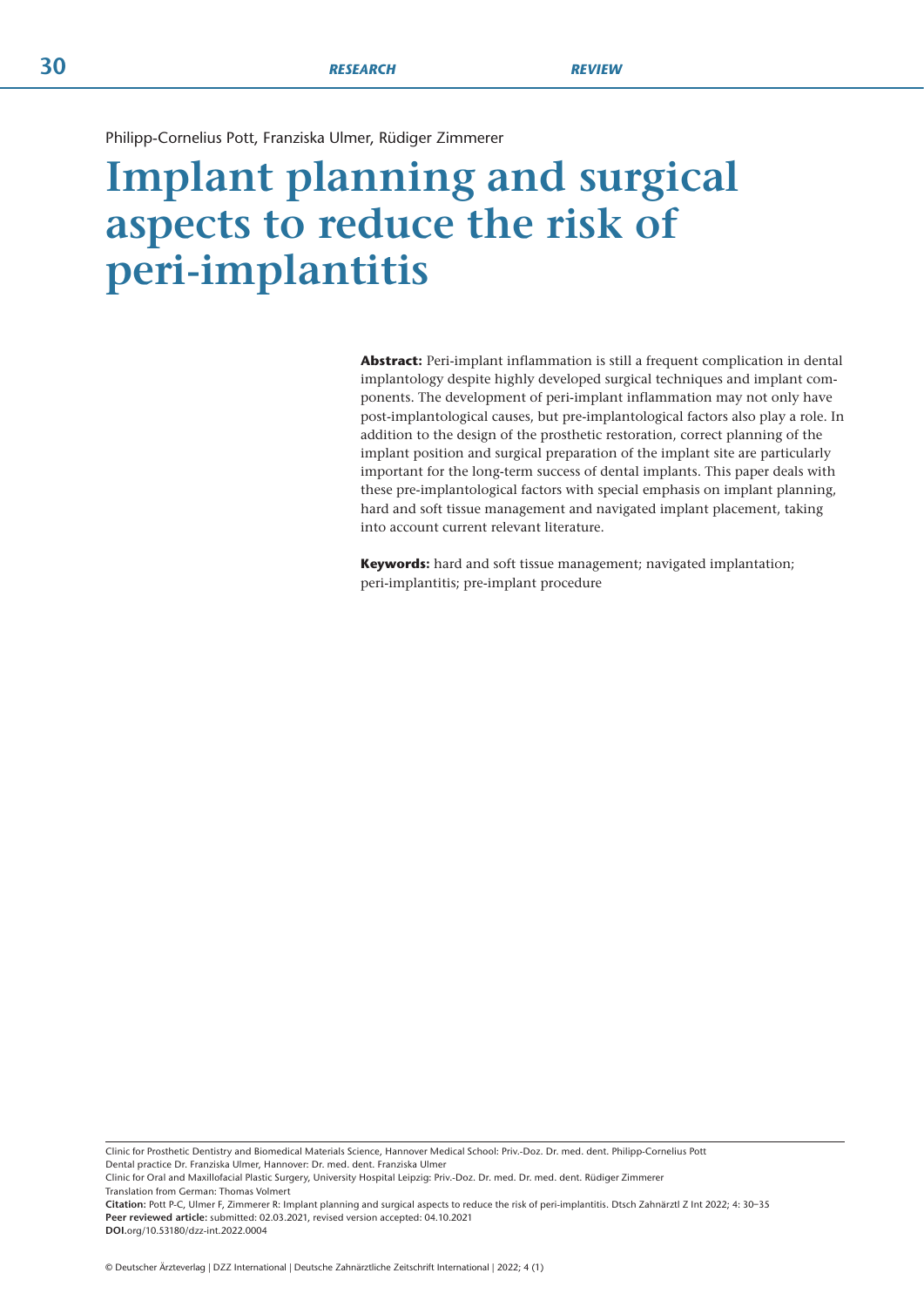#### **Introduction**

In Germany alone, more than 1,300,000 dental implants are placed annually [3]. The complication rate is still about 20 % over an observation period of 5 years, and peri-implant inflammation is one of the main causes of implant failure [2, 4]. Nevertheless, implantological treatment of the gap dentition or the edentulous jaw has become an indispensable part of the treatment spectrum in modern dentistry, especially because the range of indications for dental implants is constantly expanding due to further developments in manufacturing techniques and materials. Today, modern pre-implantological and implantological surgical techniques allow implant restorations in almost all areas. However, depending on various influencing factors, the long-term prognosis varies.

The focus of this article is on those aspects that influence the risk of complications occurring during the surgical procedure of implant restoration. General and general medical risk factors for implant complications, such as medications or pre-existing conditions, are not the focus of this article; rather, it is assumed that absolute and relative contraindications are recorded and taken into account on a patient-specific basis.

Figure 1 shows a flow chart for a standardized procedure that can reduce the occurrence of complications in the period leading up to implant placement. The main focus is on avoiding unfavorable hard and soft tissue conditions in the implantation region or improving unfavorable conditions prior to implant placement coupled with sensible backward planning and correct selection of the appropriate implant types.

In addition to the special requirements for the actual implantation, the planning of the desired implant position, taking into account the subsequent implant-prosthetic restoration, plays a particularly important role. Jepsen et al. demand that the selected implant position and the prosthetic restoration must be chosen or designed in such a way that they are accessible to regular oral hygiene at home as well as to professional prophylaxis [12]. According to Schwarz et al., however, there are still few data on this in the literature, so that the underlying evidence regarding the pre-implantological factors influencing the development of peri-implant inflammation is still limited [23]. Implant planning that not only takes into account in advance surgical aspects such as bone quality and quantity, but also considers the prosthetic restoration planned later in terms of the necessary implant diameter, subsequent soft tissue management and hygiene capability, helps to reduce the risk of peri-implant soft tissue inflammation and established peri-implantitis. For example, according to Romanos et al., larger diameter implants show greater degradation of the buccal bone lamella over time than thinner implants with a diameter ≤3.75 mm [21]. This shows that with regard to the selection of the correct implant position, the hard and soft tissue located in the desired area must be taken into account in addition to the planned restoration and its expected loading. Increased mucosal mobility, i.e., the absence of keratinized attached gingiva in the region of implants, may trigger periimplant inflammation [23]. Pre-implant assessment of the surrounding soft tissue at the planned implant site is therefore particularly important. Often there is increased mucosal mobility in the region of the frenulum and labial frenulum, especially if atrophy of the alveolar ridge has occurred after tooth loss. Increased alveolar ridge atrophy also leads to a change in the positional relationship between the alveolar ridge and the enveloping folds, in the vicinity of which the proportion of keratinized attached gingiva is also reduced.

Today, drilling templates can be used to transfer the planned implant position(s) very precisely to the clinical situation in the patient's mouth [19]. Although the digitally supported modern planning and treatment options already offer good therapy safety, dental implants unfortunately exhibit the relatively high complication rate already mentioned above.

The aim of this review article is to first provide an overview of the socalled backward planning method, followed by a closer look at pre-implantological surgical strategies and guided implant placement. Finally, a brief review of the currently relevant literature will be given. By way of introduction, the following general question should be asked: Is there an ideal implant position and how can it be found?

#### **Pre-implantological backward planning**

An ideal implant position depends on various aspects. Surgically, good primary stability and subsequently good osseointegration are of decisive importance. A good initial bony situation, complication-free implant placement and postoperative bacteria-proof mucosal closure are important for achieving these goals. In



**Figure 1** Basic strategies to reduce the peri-implant risk before and during implant placement.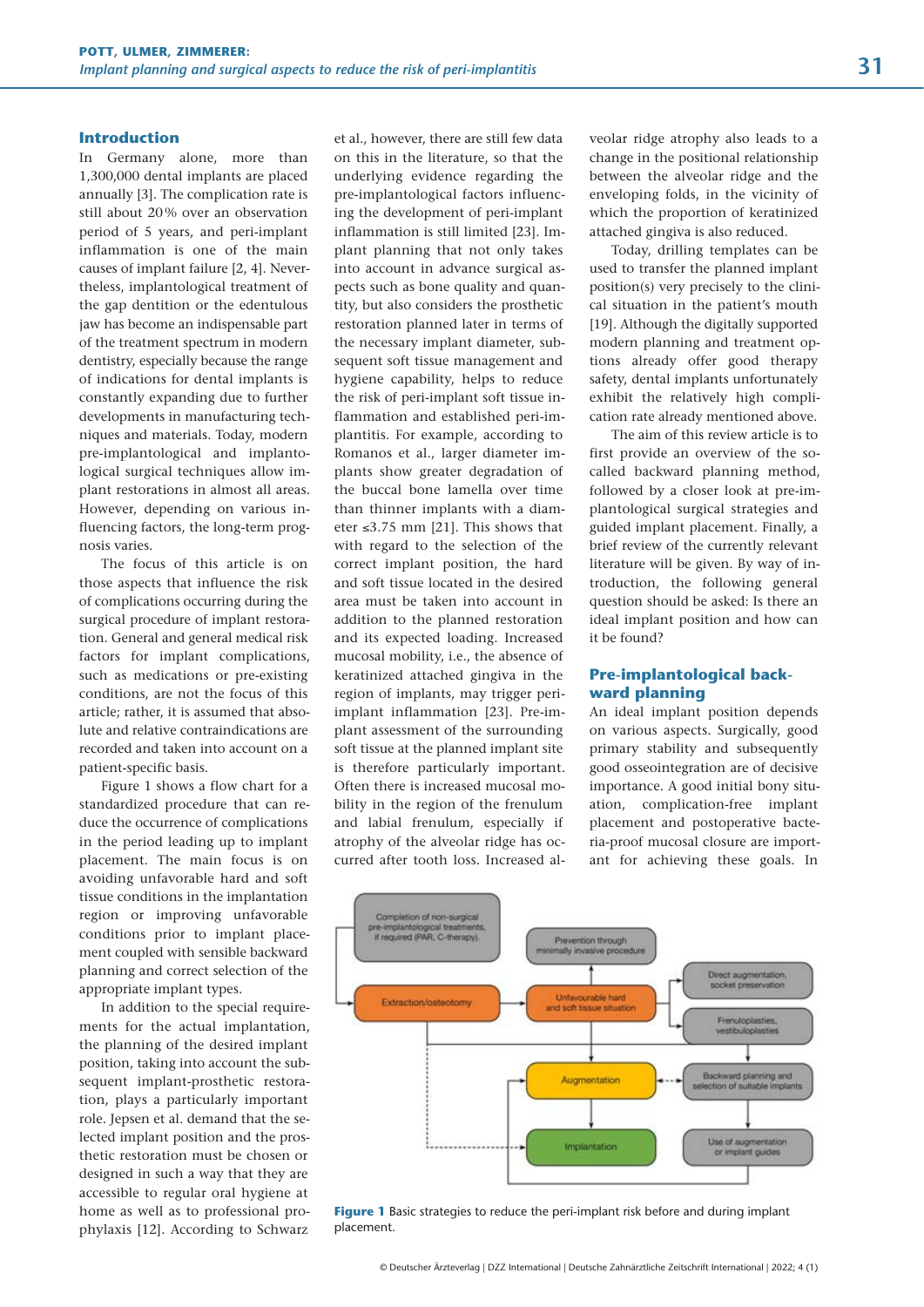

**Figure 2a** 3D data set of a switching gap in region 26 after direct intraoral scan.



**Figure 2b** Virtual set-up of a prefabricated planning tooth 26 in the present 3D data set.



**Figure 2c** Sectional view from planning DVT (before pre-implantological measures) with virtually positioned implant 26, superimposed virtually positioned tooth and virtual drill sleeve. Here it is clear that a sinus lift is required before implant placement.

terms of implant prosthetics, the ideal implant position depends on the expected load from the denture and the available space. In particular, the expected load plays a prominent role in connection with the desired ideal long-term stability, as the ideal force distribution via the denture and the implant into the bone can only take place if the acting force has a direct effect in the implant axis and the implant has been correctly selected in terms of shape and diameter. In addition, it is essential to consider aspects of subsequent hygiene capability.

Due to the individual anatomical conditions of each patient, ideal conditions can only be found in extremely rare cases, so that in almost all cases the "ideal" implant position means the best implant position for the individual patient. Kalra et al. point out in their paper that optimal positioning taking into account biomechanical, masticatory, esthetic and phonetic aspects is a prerequisite for an optimal implant restoration [16]. The design of the subsequent prosthesis must therefore be determined before the actual implant placement. The following applies: the more precisely the planning corresponds to the subsequent restoration, the more information can be included in the implant planning. It is important to remember that not only the position and angulation of the implant play a role. According to Yi et al., the selected implant diameters with the resulting emergence angles and emergence profiles also have a significant influence on the development of peri-implant inflammation and thus on the long-term success of the restoration [28].

The influence of the final design of the prosthetic restoration on the risk of peri-implant inflammation is also an important aspect. This topic is the subject of another article in this issue and will therefore not be considered in depth below.

The basic procedure of backward planning is briefly described below using 2 examples: In the first example, a switching gap in the maxilla at position 26 is to be restored with an implant-supported single crown (Fig. 2a–e). A DVT image is taken to evaluate the bony structures and the maxillary sinus. The subsequent crown is clearly predetermined by the extent of the gap and the position of the antagonists. In this case, therefore, a virtual tooth set-up on the computer in suitable software is sufficient if required, which is then used for the initial virtual positioning of the implant. A three-dimensional data set of the clinical situation is required for the fabrication of the drilling template. This can either be obtained by scanning a situation model, or intra-oral scanning systems can be used for direct data acquisition. By merging the planning data and the model data set, all relevant information is available for the fabrication of the surgical guide, e.g. in 3D printing.

In the second example, a patient with a cleft jaw in the maxilla is to be restored with an implant-supported complete denture. No old denture is available. In this case, the subsequent position of the teeth and the volumes of the denture bases must first be determined by means of jaw relation determinations and wax-up, analogously to the procedure in conventional

complete denture prosthetics. After the try-in on the patient, the wax-up and models can also be digitized.

If necessary, for example if the jaw relationship is unclear, the waxups can also be converted into radiopaque templates for a DVT scan using barium sulfate. Alternatively, in some cases it is also possible to use the palatal soft tissue situation in the maxilla to match the digitized model data sets with and without a wax-up as a reference in the implant planning software (Fig. 3).

In this example, too, all the relevant data for manufacturing the drilling templates are now available.

Today, digitally pre-planned implant positions and corresponding drilling templates can already achieve a particularly high predictability of the subsequent real implant position. Van de Wiehle et al. studied the transfer accuracy of templateguided implant placement and found deviations of the implant shoulder from the digitally planned position in both the vertical  $(0.5 \pm 1)$ 0.5 mm) and horizontal  $(0.9 \pm 1)$ 0.5 mm) directions [26]. Similar data have been found in other research groups, although maximum deviations in all spatial directions of up to 2 mm have also been observed [15, 27]. According to Ruppin et al., the accuracy of navigated implant placement depends on the quality and image resolution of the underlying 3D radiographic data set and the available bone [22]. Therefore, even with theoretically very good initial situations, slight deviations from the ideal implant position may ultimately occur during implant placement, e.g. in the maxilla due to the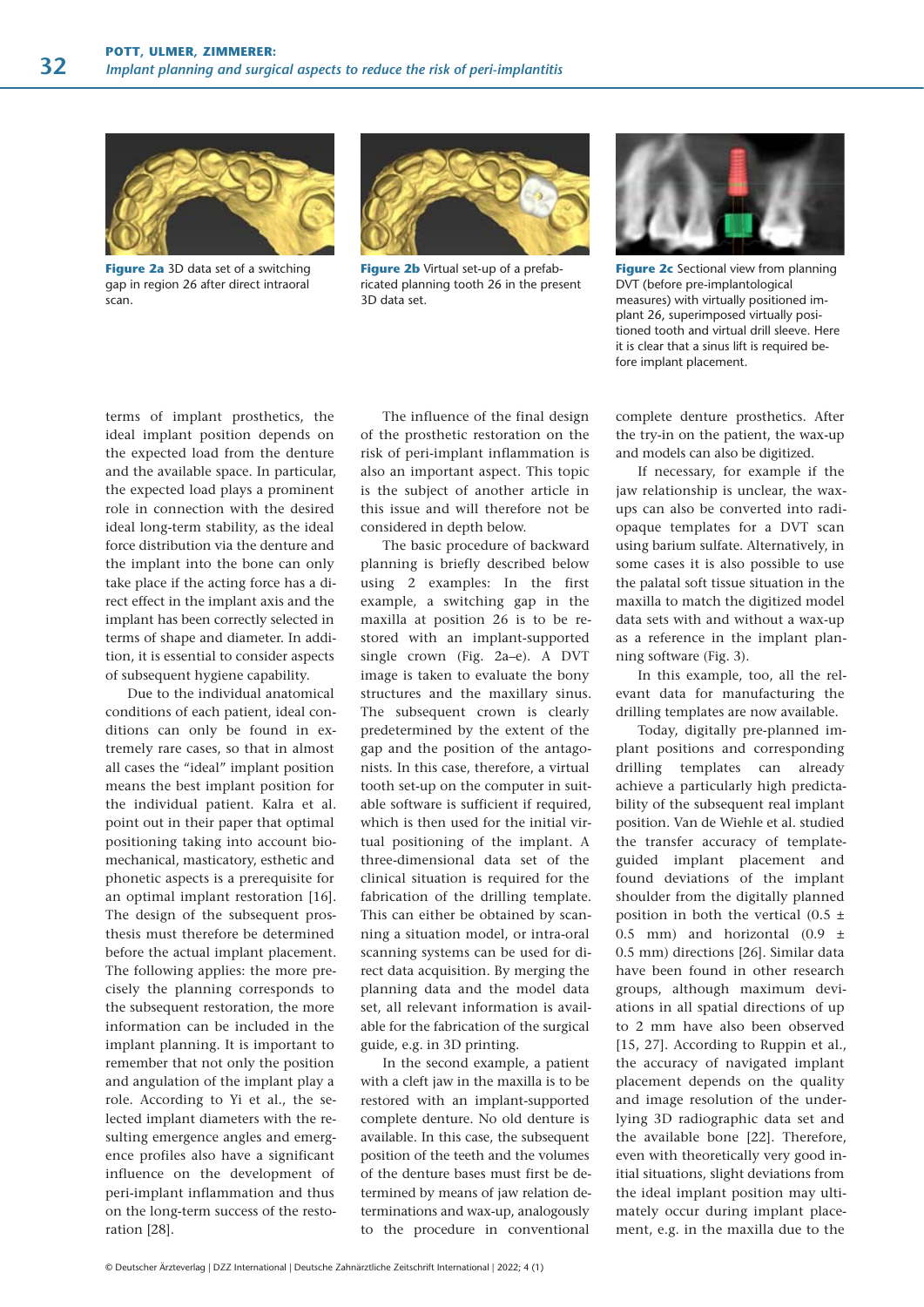

**Figure 2d** Projection of the virtually positioned implant onto the 3D dataset with additionally superimposed drill sleeve.



**Figure 2e** Teeth from DVT superimposed in the 3D dataset for correct matching of datasets with virtual implant, drill sleeve, implant axis and virtual drill guide.

lower density of cancellous bone (Fig. 4).

# **Pre-implant surgery and soft tissue management**

The term pre-implant surgery covers all surgical procedures that serve to provide a biologically adequate hardtissue implant site and adjacent softtissue site. This term must be distinguished from that of pre-prosthetic surgery. The latter includes surgical procedures that serve to improve the prosthetic bearing, especially in the era before the breakthrough of implant-supported dentures [11]. Typical procedures include lowering of the mouth floor, vestibuloplasty, and removal of slack ridges and ostoses [11].

A variety of different procedures exist to create a hard tissue implant site for subsequent implant placement. Frequently, reconstructive or augmentative procedures are divided into autologous, allogenic and xenogenic procedures according to the origin of the biomaterial used. While autologous bone, either microsurgically anastomosed or avascular, is considered the gold standard for reconstruction of continuity defects, allogeneic and xenogeneic materials can be used in addition to autologous procedures for circumscribed, local augmentation. In addition to their use in pure form, biomaterials can also be used in combination. For this purpose, the admixture of xenogeneic or allogeneic materials to autologous bone has proven successful. Intraoral donor sites for autologous bone, either as a block or in particulate form, include the retromolar region, the chin region, and for reconstruction in the esthetic region, the

crista zygomatico-alveolaris [9]. For the sake of completeness, alveolar ridge distraction and sandwich osteoplasty should also be mentioned here, although both are indicated much less frequently in daily practice [1, 10].

In principle, bone grafts must be fixed in a positionally and rotationally stable manner to allow access by ingrowing vessels. Covering with a collagen membrane can improve the result and allows secondary wound healing without complications if dehiscence occurs.

Especially in the esthetically relevant anterior region or if large extraction sockets are expected, the possibility of socket preservation must be considered. In their review from 2019, Juodzbalys et al. have elaborated that esthetic, functional and risk-associated aspects should be used for decision-making in this context and presented a corresponding decision tree [14].

The use and success of allogeneic and xenogeneic materials in pre-implantological surgery have already been demonstrated scientifically in large numbers. For this reason, many of these bone substitutes or biomaterials are established as standard augmentative procedures for many indications. While the interaction between the implant surface and the hard tissue bearing is crucial for the initial osseointegration of dental implants, the maintenance or generation of an adequate soft tissue situation around the implant is seen as a key factor for long-term success and for the prevention of peri-implant diseases. In their systematic review, Pranskunas et al. found that the ab-

sence of keratinized attached gingiva in the implant site is necessary to improve hygiene and reduce the risk of peri-implantitis [18]. For this reason, soft tissue interventions, often in the form of various free connective or mucosal grafts, are an integral part of current dental implantology [24]. Soft tissue grafting can be performed temporally before, during, and after placement of a dental implant [25]. The goal of all procedures is basically to create a hem of 2 mm of keratinized mucosa circularly around the implant [20].

#### **Navigated, template-guided implantation**

The targeted use of digital image analysis enables precise prediction for pre-implant bone augmentation and the creation of computer-assisted drill guides with pinpoint implementation of both bone augmentation and implant placement [8, 9].

In this context, too, the terms navigation and template-guided implantation should be handled carefully, as they are often erroneously used synonymously. The basic prerequisite for both procedures is a 3D data set (DVT/CT) with a slice thickness <1 mm. Navigation is a real-time scanning procedure. For this purpose, (drilling) instruments can be provided with reference markers, registered and used for real-time scanning – so-called real-time navigation. In dental implantology, the implant drill can thus be registered ("tracked"), and the three-dimensional movement of the instrument can be followed in real time on the screen [29, 30, 31]. Three-dimensional control of the drill instrument is freely in the hands of the surgeon. The vector and length of the drill bit can be planned virtually, but are not fixed in a template. In contrast, in templateguided implantation ("guided surgery") – depending on the nature of the template – implant position, length and vector are encoded. It usually does not include a real-time component, as the implant hole is coded in all dimensions in the template. Theoretically, both methods could be combined, but this would not result in any additional gain in information and safety. It has been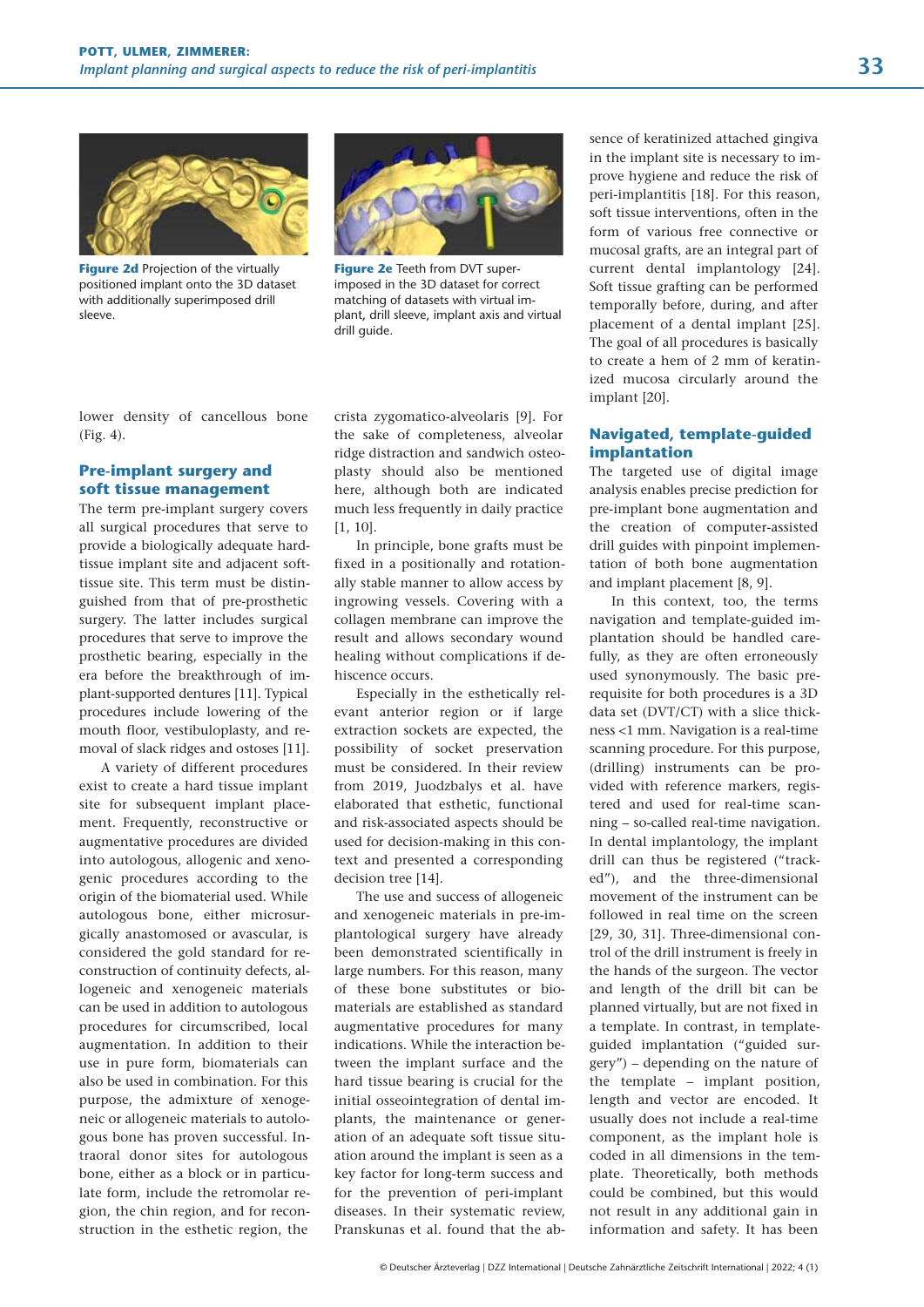



Fig. 1–4: P.-C. Pott $1-4$ : P.-C. Pott

**Figure 4** Implant in region 15. The screwed-in impression post shows a slight mesial angulation of the implant.

**Figure 3** Data sets from DVT and model scan (green line) and wax-up (violet line) superimposed on the basis of the mucosa reference. It is particularly clear which soft tissue support can be expected from the anterior set-up.

demonstrated in numerous scientific publications that guided and navigated implant placement is superior to freehand implant placement for achieving the preoperatively virtually planned implant position [13]. In addition, both procedures provide additional safety to protect important adjacent anatomical structures. It seems conceivable that precise implant positioning in accordance with the preliminary planning can also reduce the probability of occurrence of periimplant diseases, but this has not yet been proven beyond doubt.

### **Brief overview of current relevant literature**

Overall, the literature on surgical prevention in particular is still very limited. Although there are many articles on surgical therapy of peri-implant diseases, there are only few on direct prevention of peri-implantitis. This brief review intentionally includes only articles from the past 5 years, as the authors believe that current literature is relevant for new patient care.

A PubMed search of current literature from the past 5 years on the topic of surgical prevention of periimplant inflammation with the search term "surgical prevention of peri-implantitis" resulted in a total of 98 hits. After independent review of the hit list, 95 articles were excluded based on the titles that dealt with the therapy of peri-implant inflammation and not with its prevention.

After reviewing the abstracts, a total of 3 articles remained, plus one additional article from the relevant secondary literature, which have been included in the following brief overview.

Romanos et al. describe that, in addition to implant-prosthetic components, trauma during surgically invasive treatment, the choice of the correct implant diameter and the misplacement of implants have an influence on the formation of biofilm and on the processes of bone remodeling. Biological aspects, such as sufficient bone volume and an adequate attached mucosa in the surgical site, also play prominent roles [21].

Plonka et al. have dealt with vertical ridge augmentation and described a decision tree for augmentation heights of less than 4 mm, between 4 and 6 mm, and of more than 6 mm. Plonka's group also emphasizes that anatomical, clinical, and patient-specific factors influence treatment success [17]. Fu and Wang already dealt with horizontal bone augmentations in 2011 and found that the thickness of the soft tissue, position and shape of the alveolar ridge and the availability of autogenous bone in the augmentation area have an influence on the augmentation success [5]. In their paper published in 2020, Geisinger et al. also emphasize the particular importance of patient-centered and evidencebased implant planning for longterm treatment success. Above all, patient-specific risk factors must be taken into account in the therapy finding process. In particular, Geisinger et al. cite underlying systemic diseases, systemic medications, smoking, existing periodontal disease, effectiveness of plaque control, quality and quantity of relevant soft tissue, and individual anatomical conditions as influencing factors [6]. All the groups of authors cited here agree that long-term successful implant treatment requires targeted planning of the implant placement, taking into account patient-specific anatomical as well as anamnestic conditions.

#### **Conclusion**

Finally, the question posed at the beginning "Is there an ideal implant position and how can it be found?" will be answered.

Taking into account the patientspecific risk factors, the individual hard and soft tissue situation, the requirements for high esthetics, longterm functionality and the associated good hygiene, it can be summarized that the "ideal implant position" must be understood as a patient-specific optimum. This optimum can be achieved today with a high degree of planning reliability by means of a complete clinical assessment taking into account the aspects listed in this article with regard to pre-implantological surgical measures and ad-